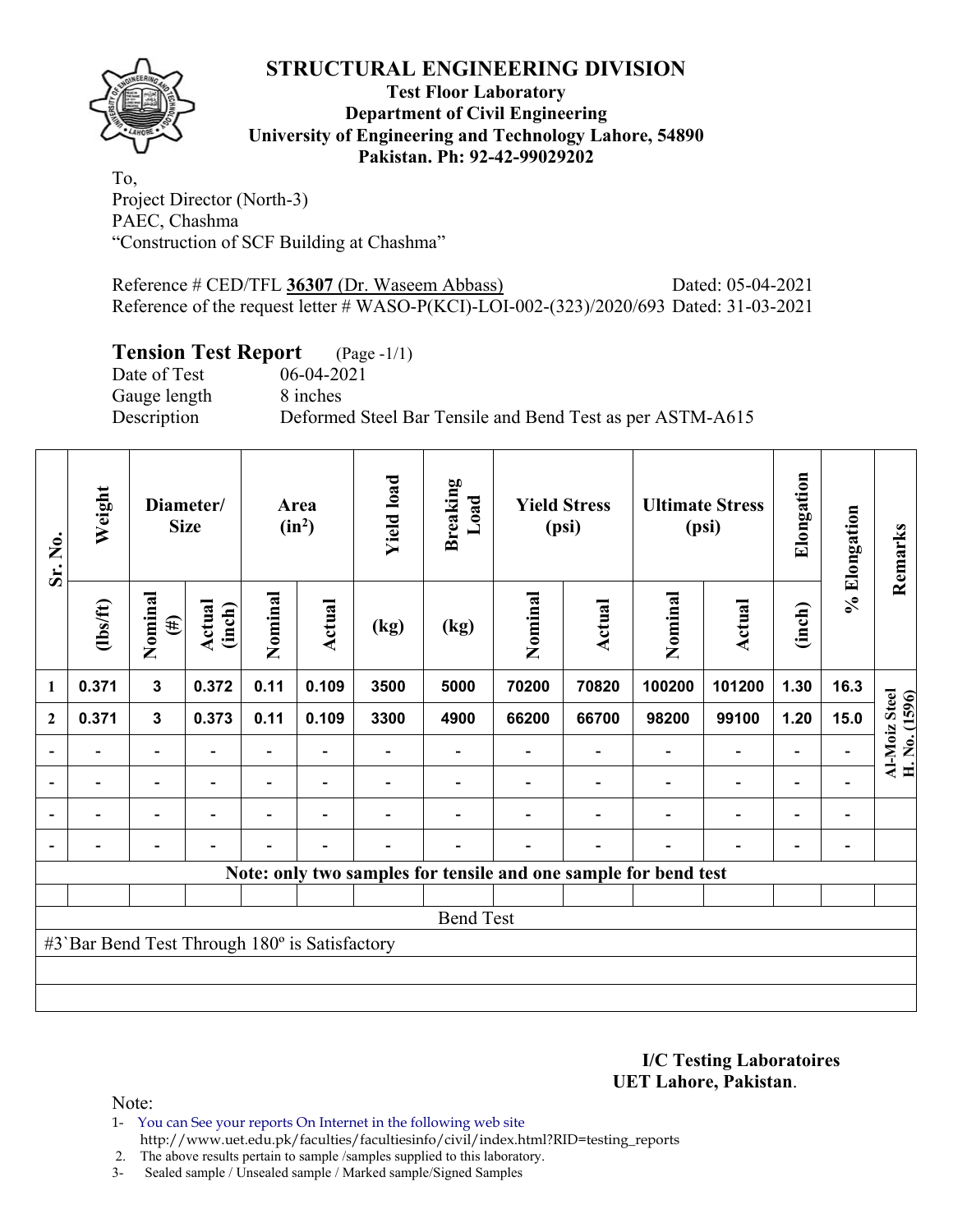

## **Test Floor Laboratory Department of Civil Engineering University of Engineering and Technology Lahore, 54890 Pakistan. Ph: 92-42-99029202**

To,

Resident Engineer

G3 Engineering Consultants (Pvt) Ltd

Consultancy Services for Master Planning Designning and Resident Type Supervision of The Scheme Strengthening of University of Narowal

| Reference # CED/TFL 36308 (Dr. Waseem Abbass)     | Dated: 05-04-2021 |
|---------------------------------------------------|-------------------|
| Reference of the request letter $\# G3/237/RE-04$ | Dated: 03-04-2021 |

## **Tension Test Report** (Page -1/1) Date of Test 06-04-2021 Gauge length 8 inches Description Deformed Steel Bar Tensile and Bend Test as per ASTM-A615

| Sr. No.                  | Weight                                        | Diameter/<br><b>Size</b>              |       | Area<br>$(in^2)$         |                | <b>Yield load</b> | Breaking<br>Load | <b>Yield Stress</b><br>(psi) |                                                                 | <b>Ultimate Stress</b><br>(psi) |                          | Elongation               | % Elongation                 | Remarks |
|--------------------------|-----------------------------------------------|---------------------------------------|-------|--------------------------|----------------|-------------------|------------------|------------------------------|-----------------------------------------------------------------|---------------------------------|--------------------------|--------------------------|------------------------------|---------|
|                          | $\frac{2}{10}$                                | Nominal<br>Actual<br>(inch)<br>$(\#)$ |       | Nominal                  | Actual         | (kg)              | (kg)             | Nominal                      | Actual                                                          | Nominal                         | <b>Actual</b>            | (inch)                   |                              |         |
| $\mathbf{1}$             | 0.377                                         | $\mathbf{3}$                          | 0.375 | 0.11                     | 0.111          | 4000              | 4800             | 80200                        | 79660                                                           | 96200                           | 95600                    | 0.80                     | 10.0                         |         |
| $\mathbf{2}$             | 0.365                                         | $\mathbf{3}$                          | 0.370 | 0.11                     | 0.107          | 4000              | 5100             | 80200                        | 82110                                                           | 102200                          | 104700                   | 0.90                     | 11.3                         |         |
|                          |                                               | $\overline{\phantom{0}}$              |       | $\blacksquare$           |                |                   |                  |                              |                                                                 | $\overline{\phantom{0}}$        | $\overline{\phantom{0}}$ | $\overline{\phantom{0}}$ |                              |         |
|                          |                                               | $\overline{\phantom{0}}$              |       | $\overline{\phantom{0}}$ | $\blacksquare$ |                   |                  |                              |                                                                 |                                 | $\overline{\phantom{0}}$ | $\overline{\phantom{0}}$ |                              |         |
| $\overline{\phantom{0}}$ |                                               | $\overline{\phantom{0}}$              |       | $\overline{\phantom{0}}$ |                |                   |                  |                              |                                                                 |                                 | $\overline{\phantom{0}}$ | $\overline{\phantom{0}}$ | $\qquad \qquad \blacksquare$ |         |
|                          |                                               |                                       |       |                          |                |                   |                  |                              |                                                                 |                                 |                          | $\overline{\phantom{0}}$ |                              |         |
|                          |                                               |                                       |       |                          |                |                   |                  |                              | Note: only two samples for tensile and one sample for bend test |                                 |                          |                          |                              |         |
|                          |                                               |                                       |       |                          |                |                   |                  |                              |                                                                 |                                 |                          |                          |                              |         |
|                          |                                               |                                       |       |                          |                |                   | <b>Bend Test</b> |                              |                                                                 |                                 |                          |                          |                              |         |
|                          | #3`Bar Bend Test Through 180° is Satisfactory |                                       |       |                          |                |                   |                  |                              |                                                                 |                                 |                          |                          |                              |         |
|                          |                                               |                                       |       |                          |                |                   |                  |                              |                                                                 |                                 |                          |                          |                              |         |
|                          |                                               |                                       |       |                          |                |                   |                  |                              |                                                                 |                                 |                          |                          |                              |         |

**I/C Testing Laboratoires UET Lahore, Pakistan**.

Note:

- 1- You can See your reports On Internet in the following web site http://www.uet.edu.pk/faculties/facultiesinfo/civil/index.html?RID=testing\_reports
- 2. The above results pertain to sample /samples supplied to this laboratory.
- 3- Sealed sample / Unsealed sample / Marked sample/Signed Samples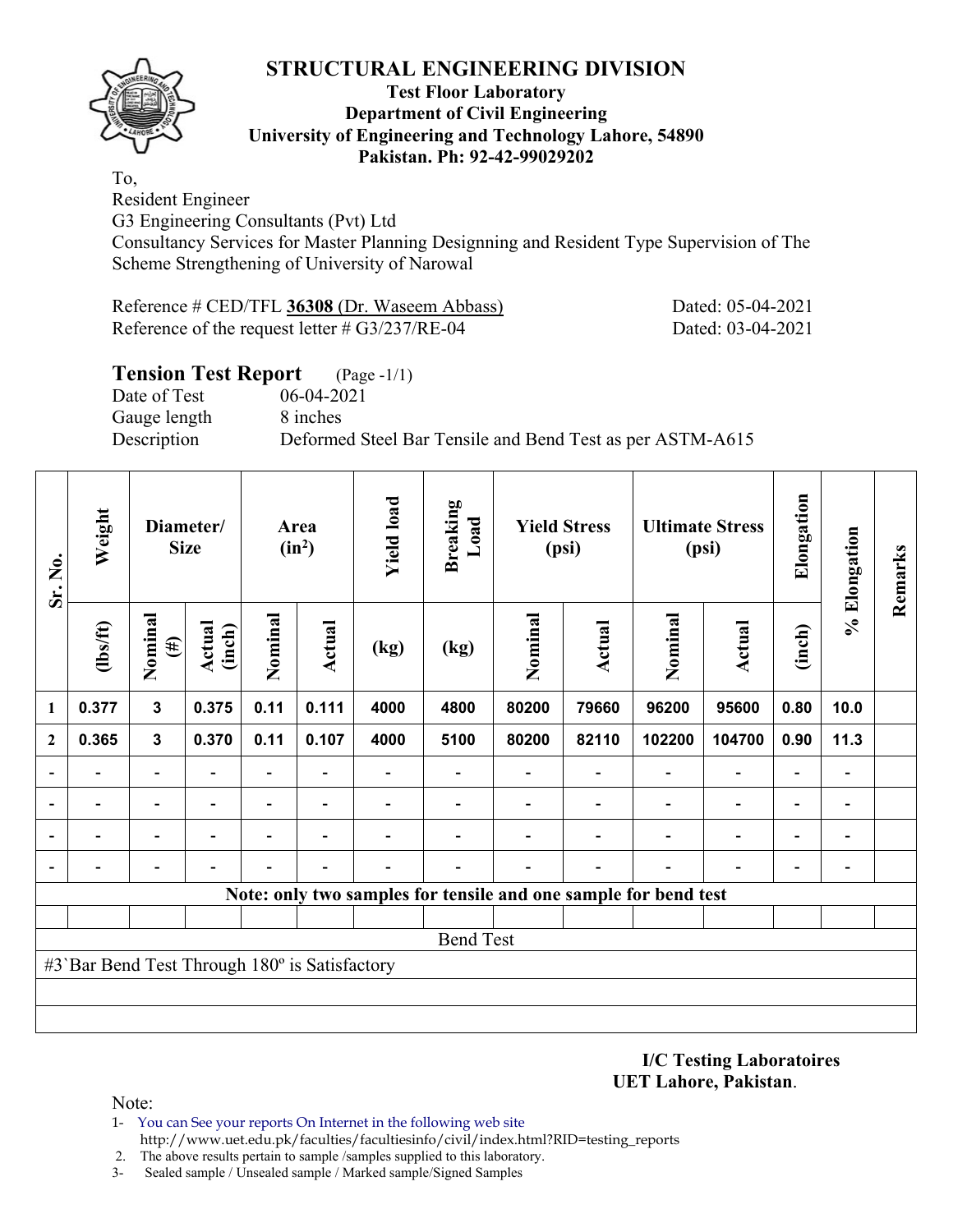## **Test Floor Laboratory Department of Civil Engineering University of Engineering and Technology Lahore, 54890 Pakistan. Ph: 92-42-99029202**

To, Sr. Project Manager Izhar Group of Companies Construction of Structural Works of Dolmen Shopping Mall DHA Lahore

| Reference # CED/TFL 36309 (Dr. Waseem Abbass)          | Dated: 05-04-2021 |
|--------------------------------------------------------|-------------------|
| Reference of the request letter # ICPL/CONST-DML/21/46 | Dated: 05-04-2021 |

# **Tension Test Report** (Page -1/1)

Date of Test 06-04-2021 Gauge length 8 inches

Description Deformed Steel Bar Tensile and Bend Test as per ASTM-A615

| Sr. No.                                                         | Weight                   | Diameter/<br><b>Size</b><br>(mm) |                | Area<br>$(in^2)$ |                          | <b>Yield load</b><br><b>Breaking</b><br>Load        |                  | <b>Yield Stress</b><br>(psi) |                          | <b>Ultimate Stress</b><br>(psi) |                              | Elongation               | % Elongation   | Remarks                       |
|-----------------------------------------------------------------|--------------------------|----------------------------------|----------------|------------------|--------------------------|-----------------------------------------------------|------------------|------------------------------|--------------------------|---------------------------------|------------------------------|--------------------------|----------------|-------------------------------|
|                                                                 | (1bs/ft)                 | Nominal                          | Actual         | Nominal          | Actual                   | (kg)                                                | (kg)             | Nominal                      | Actual                   | Nominal                         | <b>Actual</b>                | (inch)                   |                |                               |
| 1                                                               | 0.404                    | 10                               | 9.88           | 0.12             | 0.119                    | 3500                                                | 4700             | 64301                        | 64980                    | 86347                           | 87300                        | 1.40                     | 17.5           |                               |
| $\mathbf{2}$                                                    | 0.405                    | 10                               | 9.89           | 0.12             | 0.119                    | 3700                                                | 4700             | 67975                        | 68510                    | 86347                           | 87100                        | 1.40                     | 17.5           | <b>Amreli</b><br><b>Steel</b> |
|                                                                 | $\overline{\phantom{0}}$ | $\overline{\phantom{a}}$         | $\blacksquare$ |                  | $\overline{\phantom{a}}$ |                                                     |                  |                              | $\overline{\phantom{a}}$ | $\overline{\phantom{a}}$        | $\overline{a}$               | $\overline{a}$           |                |                               |
|                                                                 | $\blacksquare$           | $\overline{\phantom{a}}$         |                | Ξ.               | $\overline{\phantom{a}}$ |                                                     |                  |                              | $\blacksquare$           | $\overline{\phantom{0}}$        | $\overline{a}$               | $\overline{\phantom{a}}$ | $\blacksquare$ |                               |
|                                                                 |                          | $\overline{\phantom{a}}$         |                | Ξ.               | $\blacksquare$           |                                                     |                  |                              |                          |                                 | $\qquad \qquad \blacksquare$ | $\overline{\phantom{0}}$ |                |                               |
|                                                                 |                          | $\overline{\phantom{0}}$         |                |                  |                          |                                                     |                  |                              |                          |                                 | $\overline{\phantom{0}}$     | $\overline{\phantom{0}}$ |                |                               |
| Note: only two samples for tensile and one sample for bend test |                          |                                  |                |                  |                          |                                                     |                  |                              |                          |                                 |                              |                          |                |                               |
|                                                                 |                          |                                  |                |                  |                          |                                                     |                  |                              |                          |                                 |                              |                          |                |                               |
|                                                                 |                          |                                  |                |                  |                          |                                                     | <b>Bend Test</b> |                              |                          |                                 |                              |                          |                |                               |
|                                                                 |                          |                                  |                |                  |                          | 10mm Dia'Bar Bend Test Through 180° is Satisfactory |                  |                              |                          |                                 |                              |                          |                |                               |
|                                                                 |                          |                                  |                |                  |                          |                                                     |                  |                              |                          |                                 |                              |                          |                |                               |
|                                                                 |                          |                                  |                |                  |                          |                                                     |                  |                              |                          |                                 |                              |                          |                |                               |

**I/C Testing Laboratoires UET Lahore, Pakistan**.

Note:

1- You can See your reports On Internet in the following web site http://www.uet.edu.pk/faculties/facultiesinfo/civil/index.html?RID=testing\_reports

2. The above results pertain to sample /samples supplied to this laboratory.

3- Sealed sample / Unsealed sample / Marked sample/Signed Samples